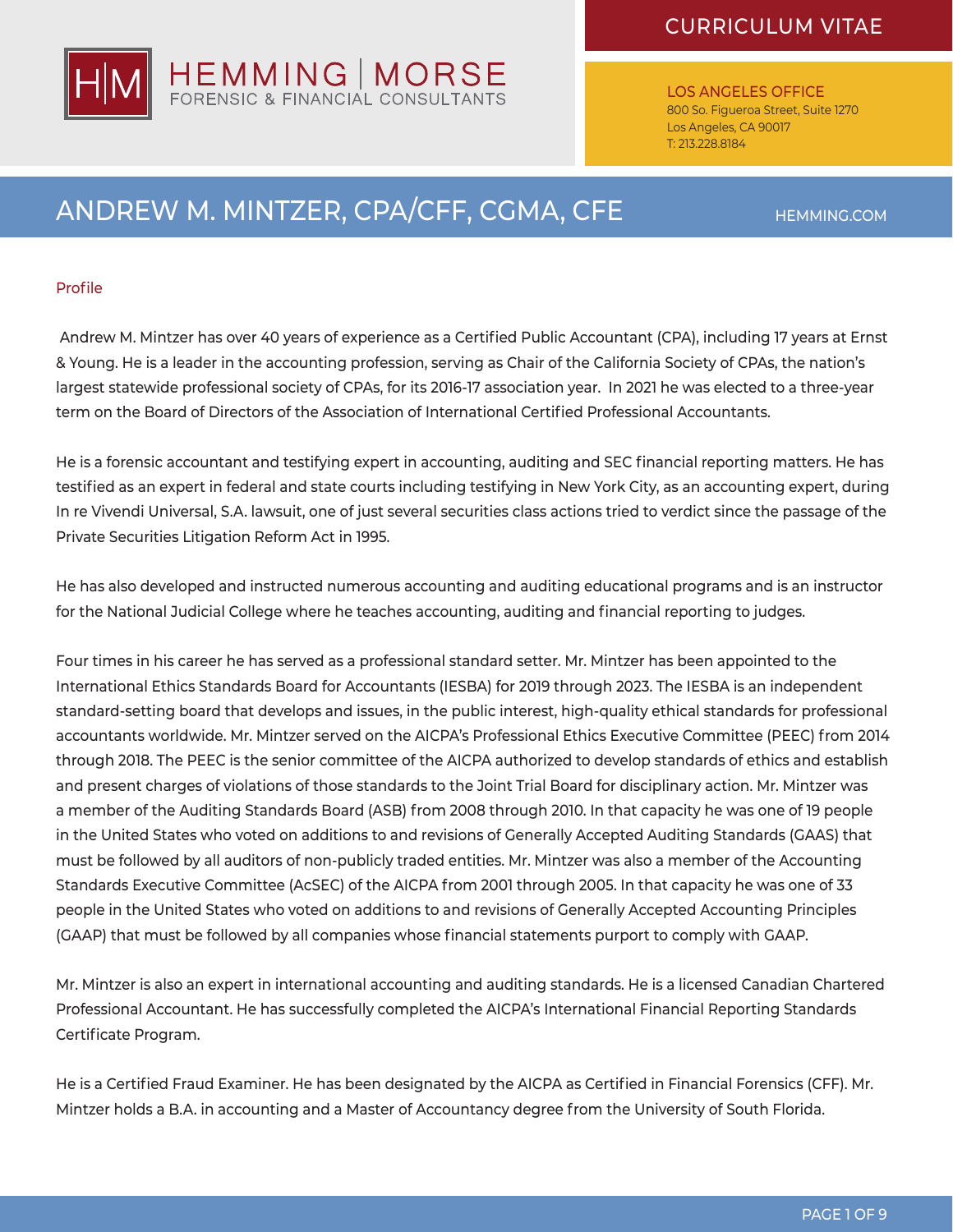

LOS ANGELES OFFICE

800 So. Figueroa Street, Suite 1270 Los Angeles, CA 90017 T: 213.228.8184

# ANDREW M. MINTZER, CPA/CFF, CGMA, CFE HEMMING.COM

### Employment & Education

| 2012 - Present | Hemming Morse, LLP Certified          | 1978 - 1991 | Ernst & Young                |
|----------------|---------------------------------------|-------------|------------------------------|
|                | Public Accountants, Forensic and      |             | Professional staff positions |
|                | <b>Financial Consultants</b>          |             |                              |
|                | Principal                             | 1978        | University of South Florida  |
|                |                                       |             | Master of Accountancy        |
| $2011 - 2012$  | Hemming Morse, Inc.                   |             |                              |
|                | Director                              | 1977        | University of South Florida  |
|                |                                       |             | B.A. in Accounting           |
| 2011           | <b>Bisk Education</b>                 |             |                              |
|                | Instructor                            |             |                              |
|                |                                       |             |                              |
| $2011 - 2019$  | Israel Bio-Engineering Project, LP    |             |                              |
|                | Liquidating Co-Trustee                |             |                              |
|                |                                       |             |                              |
| $2003 - 2005$  | <b>Financial Education Resources</b>  |             |                              |
|                | Instructor                            |             |                              |
|                |                                       |             |                              |
| $2000 - 2011$  | Freeman & Mills                       |             |                              |
|                | Senior Advisor                        |             |                              |
|                |                                       |             |                              |
| $1995 - 2001$  | <b>Becker CPA Review Course</b>       |             |                              |
|                | Instructor and author (1995-1998)     |             |                              |
|                |                                       |             |                              |
| $1995 - 2000$  | PHB Hagler Bailly, Inc.               |             |                              |
|                | Senior Advisor                        |             |                              |
|                |                                       |             |                              |
| 1995 - Present | Andrew M. Mintzer, CPA                |             |                              |
|                |                                       |             |                              |
| 1991 - 1995    | Ernst & Young, Los Angeles office     |             |                              |
|                | Audit and Litigation Services Partner |             |                              |
|                |                                       |             |                              |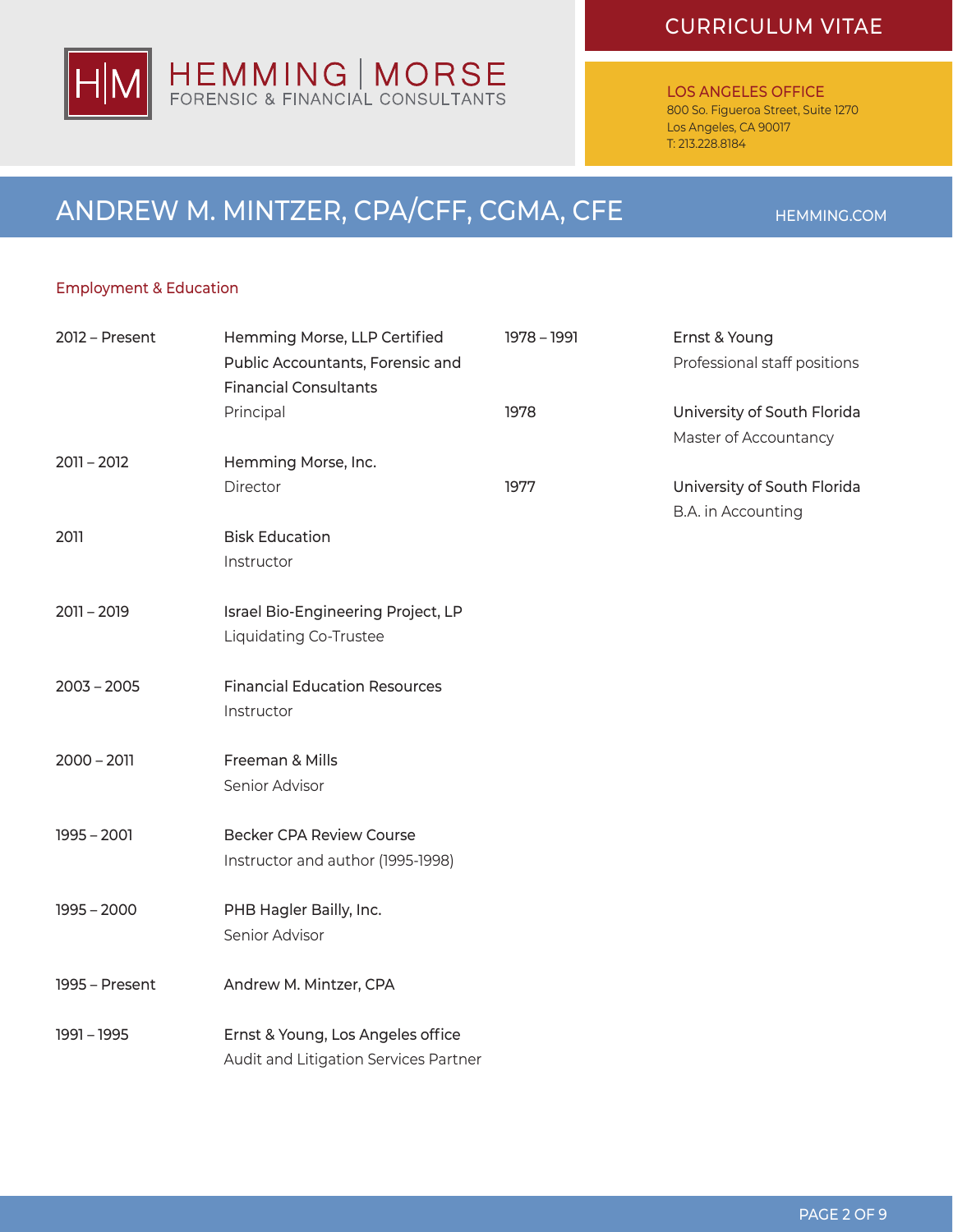

### LOS ANGELES OFFICE

800 So. Figueroa Street, Suite 1270 Los Angeles, CA 90017 T: 213.228.8184

# ANDREW M. MINTZER, CPA/CFF, CGMA, CFE HEMMING.COM

### Professional & Service Affiliations

- Certified Public Accountant, Florida, Texas, California, New York, and Washington, DC
- Chartered Professional Accountant/Chartered Accountant, Canada (British Columbia)
- International Federation of Accountants
	- International Ethics Standards Board for Accountants (2019-2023)
		- Public Interest Entity Definition Task Force
		- Tax Working Group and Task Force
		- Liaison to Small/Medium Practice Committee
- Association of International Certified Professional Accountants (2021 - 2024)
	- Board of Directors
	- Chartered Institute of Management Accountants, Council Member
- American Institute of Certified Public Accountants
	- Council, elected member (2010-2016, 2019-2021)
	- Accounting Standards Executive Committee (2001-2005)
		- International Convergence Task Force (2003-2004)
	- Auditing Standards Board (2008-2010)
		- Audit Issues Task Force
		- • Confirmations Task Force
		- Communication with those Charged with Governance Task Force
		- Group Audit Task Force
		- Initial Audit Engagement Task Force (chair)
		- Assurance Engagements Task Force
		- Reporting on Financial Statements for use in other Countries Task Force
- American Institute of Certified Public Accountants
	- Professional Ethics Executive Committee (2014-2018)
		- Definition of a Client Task Force (chair)
	- International Auditing Standards Task Force (2006-2014)
	- Relations With The Judiciary Subcommittee (2011-2014) (2017-2021)
	- Assurance Research Advisory Group (2015-2018)
	- Direct Engagements Task Force (2015-2017)
	- Casino Industry Accounting Task Force (2003-2012)
	- Reliability Task Force (2008)
	- Grassroots Virtual Panel (2003-2010)
	- Certified in Financial Forensics, (2008)
	- – Certified Global Management Accountant (2012)
- California Society of Certified Public Accountants
	- Education Foundation, Board of Trustees (2016-2017, 2018-2019)
	- Board of Directors (2012-2017)
		- Society Chair (2016-2017)
		- First Vice-Chair (2015-2016)
		- Secretary/Treasurer (2014-2015)
		- Vice-Chair (2012-2014)
	- Accounting Principles and Assurance Services Committee (1993-present)
		- Former Chair of State Committee
		- Former Chair of the Los Angeles Chapter
		- Former Chair of the Accounting Principles Subcommittee
		- Former Chair of the Auditing Standards Subcommittee
	- Board of Directors, Los Angeles Chapter (Former member)
	- Public Policy Task Force (2013-2014), Chair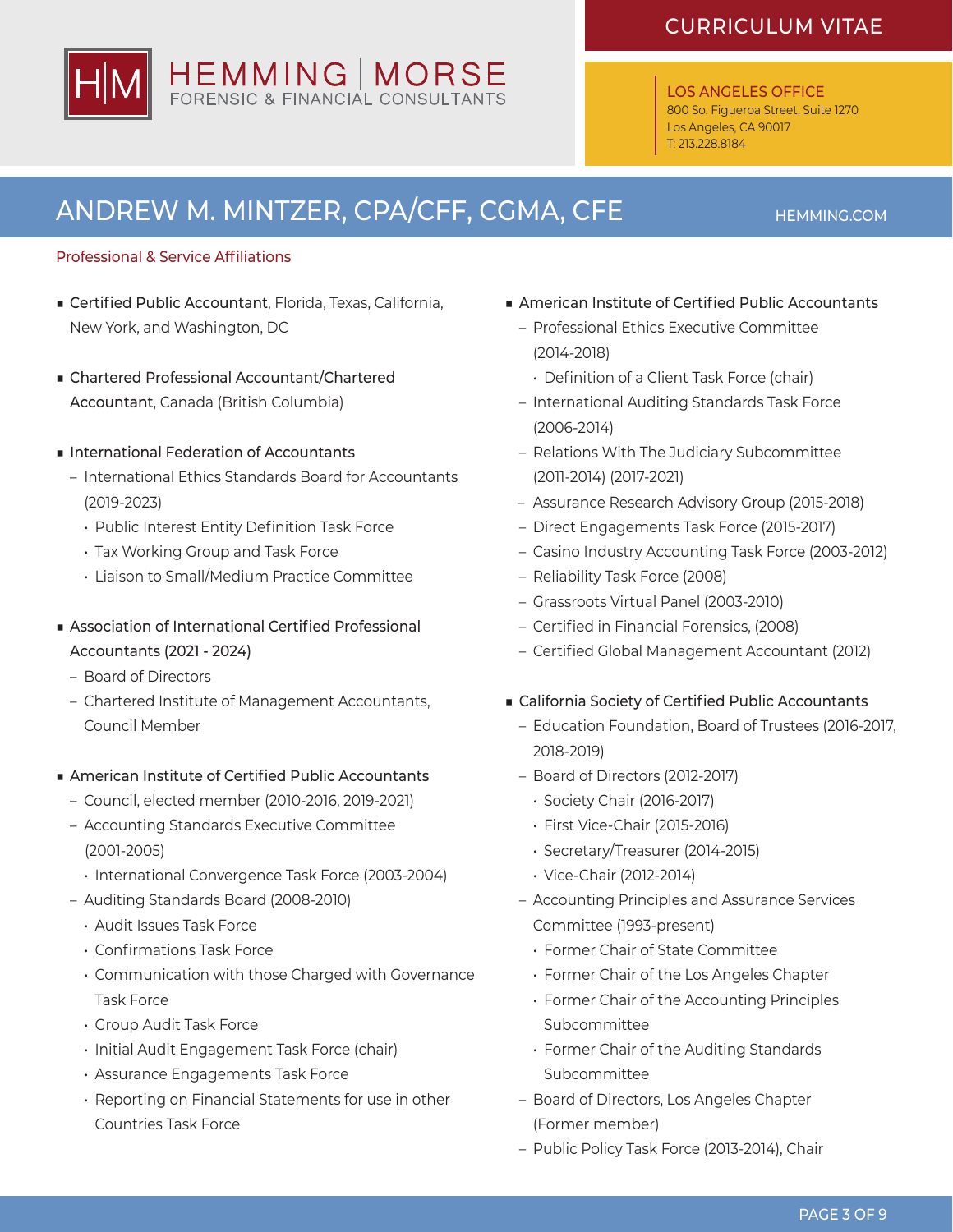

### LOS ANGELES OFFICE

800 So. Figueroa Street, Suite 1270 Los Angeles, CA 90017 T: 213.228.8184

# ANDREW M. MINTZER, CPA/CFF, CGMA, CFE HEMMING.COM

### Professional & Service Affiliations continued

- California Society of Certified Public Accountants
	- By-laws Implementation Task Force (Former member)
		- Council, Member (1997-2003, 2004-2006, 2011-present)
	- Government Relations Committee (Former member)
	- Forensic Services Section Steering Committee (1998-present)
	- Chair (2004-2006)
	- Finance Committee (2014-2015)
		- Chair
	- Membership Committee (2015-2016)
		- Chair
	- Nominations Committee (2002-2004, 2019-2020)
	- Amicus Curiae Committee (1998-present)
	- Professional Conduct Committee (Former member)
- New York Society of CPAs
	- Professional Ethics Committee
- American Accounting Association
- California Board of Accountancy (1998-2004)
	- Report Quality Monitoring Committee
		- Chair (2003-2004)
		- Vice Chair (2000-2003)
- Arbitrator for:
	- American Arbitration Association (Former Panel Member)
	- Financial Industry Regulatory Authority (Formerly National Association of Securities Dealers)
- Association of Certified Fraud Examiners
	- – Certified Fraud Examiner
- Los Angeles County Bar Association
	- Audit Committee (Former member)
- Jewish Federation of Greater Los Angeles – Audit Committee
- Public Counsel (Former member)
	- Audit Committee
	- Board of Directors
- Institute of Internal Auditors – Member
- American Jewish University
	- Audit Committee
- CalCPA Health
	- Claims & Plan Design Committee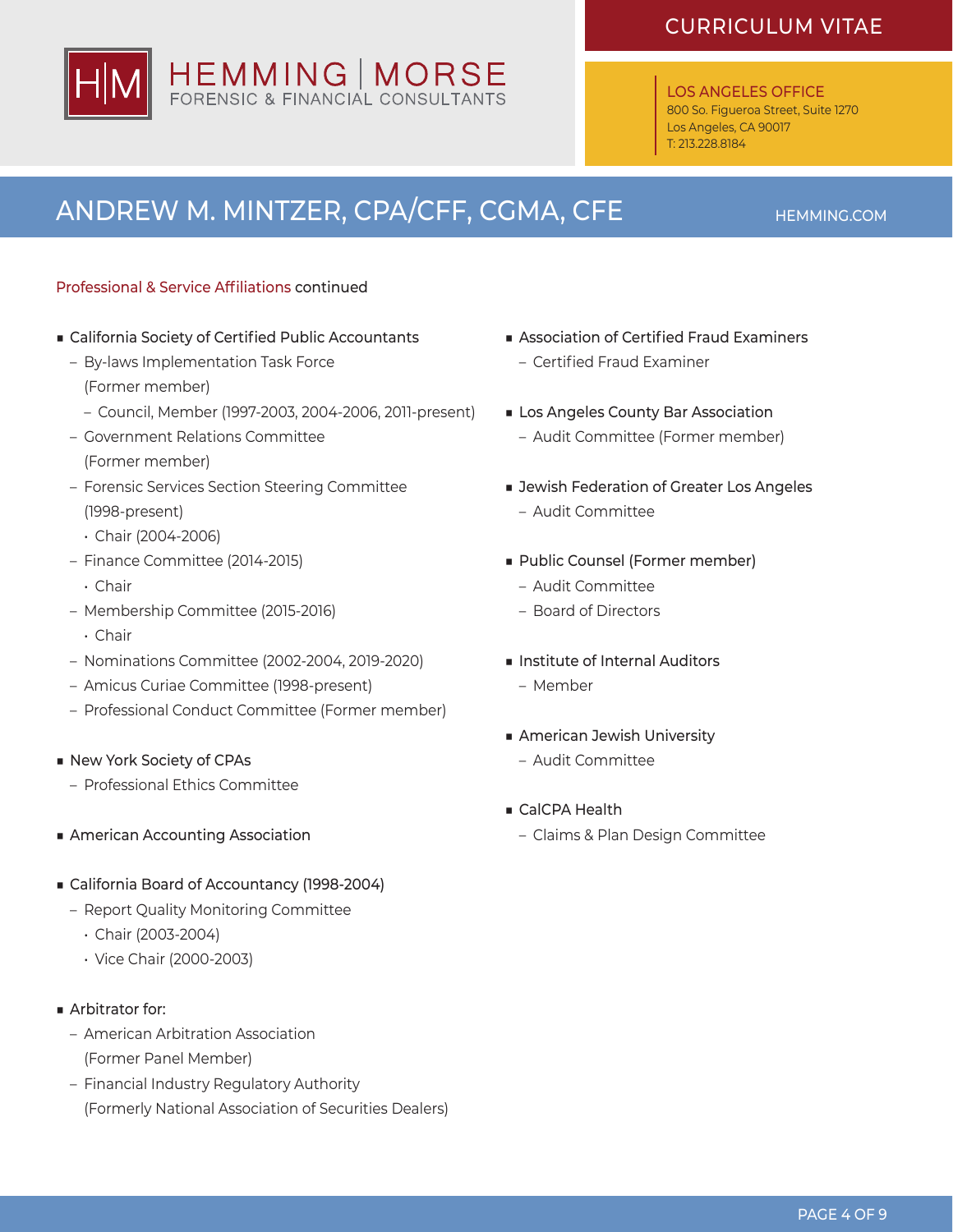

### LOS ANGELES OFFICE

800 So. Figueroa Street, Suite 1270 Los Angeles, CA 90017 T: 213.228.8184

## ANDREW M. MINTZER, CPA/CFF, CGMA, CFE HEMMING.COM

### Presentations & Seminars

- "Definitions of Listed Entity and Public Interest Entity" IESBA Webinar, May 2022
- "What are Audited Financial Statements?" Financial Statements in the Courtroom, National Judicial College, Orlando, FL, December 2019
- "What are Audited Financial Statements?" Financial Statements in the Courtroom, National Judicial College, San Francisco, CA, October 2018
- "Cyber and Technology Exposures for Lawyers and Accountants" Webinar, October 2018
- "GAAP and Professional Accounting Issues for Private Companies", CALCPA, Los Angeles, October 2018
- "How to Mitigate and Manage Exposure to Conflicts of Interest" , Webinar, May 2018
- "Future Assurance Services and Forensic Accounting Services" , Los Angeles, October 2017
- "What are Audited Financial Statements?" Financial Statements in the Courtroom, National Judicial College, New Orleans, LA, June 2016
- "SSARS 21 Review, Compilation & Preparation", CalCPA, Los Angeles, CA, June 2015
- "Fraud Prevention and Detection... Lessons from the Past", AICPA Controllers Conference, Las Vegas, NV, November 2014
- "Other Accountants Reports & Other Forms of Financial Information", National Judicial College, Seattle, WA, August 2014
- "Revised Auditing Standards Clarity and Convergence" CalCPA Education Foundation, Webcast, January 2014
- "Revised Auditing Standards Clarity and Convergence" CalCPA Education Foundation, Orange County, CA, June 2013
- "Revised Auditing Standards Clarity and Convergence" CalCPA Education Foundation, Costa Mesa, CA, June 2013
- "Financial Statement Fraud Case Studies" CalCPA Education Foundation, Los Angeles, CA, May 2013
- "What are Audited Financial Statements?" Financial Statements in the Courtroom, National Judicial College, Reno, NV, March 2013
- "Revised Auditing Standards Clarity and Convergence", CalCPA Education Foundation, Lake Tahoe, NV, August 2012
- "Revised Auditing Standards Clarity and Convergence", CalCPA Education Foundation, San Francisco, CA, March 2012
- "What are Audited Financial Statements?" "Accountants Reports and Other Forms of Reporting" Financial Statements in the Courtroom, National Judicial College, San Diego, CA, February 2012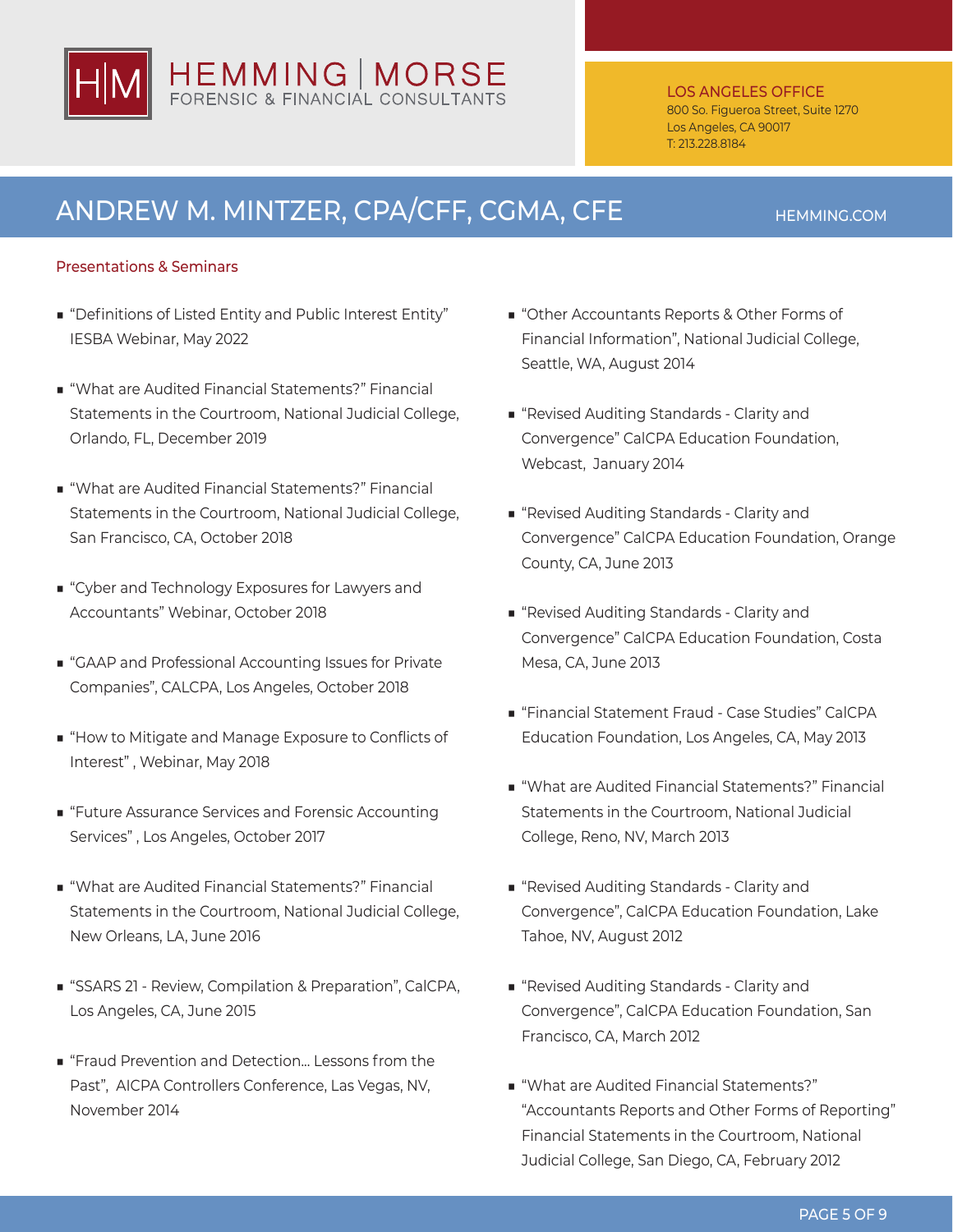

### LOS ANGELES OFFICE 800 So. Figueroa Street, Suite 1270 Los Angeles, CA 90017 T: 213.228.8184

# ANDREW M. MINTZER, CPA/CFF, CGMA, CFE HEMMING.COM

### Presentations & Seminars continued

- "Revised Auditing Standards Clarity and Convergence", CalCPA Education Foundation, Pleasanton, CA, February 2012
- "Revised Auditing Standards Clarity and Convergence", CalCPA Education Foundation, Los Angeles, CA, December 2011
- "Revised Auditing Standards Clarity and Convergence", CalCPA Education Foundation, Anaheim, CA, December 2011
- "New Auditing Standards for 2012", CalCPA, LA Westside Discussion Group, Los Angeles, CA, October 2011
- "What are Audited Financial Statements?" "Accountants Reports and Other Forms of Reporting" Financial Statements in the Courtroom, National Judicial College, Seattle, WA, August 2011
- "Auditing Standards and the Impact on Small Business" CalCPA, LA/BH Discussion Group, Los Angeles, CA, July 2011
- "The ASB Audit Standards Clarity Project: Prepare Now to Comply", Webinar, Strafford Publications, June 2011
- "Auditing Standards Board Update", National Advanced Accounting and Auditing Symposium, AICPA, Orlando, FL, July 2010
- "Fraud Professional Issues for the Small Practitioner" Beverly Hills/Los Angeles Discussion Group, CalCPA, Los Angeles, CA, June 2010
- "Auditing Standards Board Update", Not-for-profit Conference, Washington Society of CPAs, Seattle, WA, November 2009
- "Auditing Standards Board Update", National Conference and Banks and Savings Institutions, AICPA, Washington, DC, November 2008
- "Accounting & Auditing Update", Orange County/Long Beach Chapter, CalCPA, Irvine, CA, November 2008
- "Auditing Standards Board Update", National Healthcare Industry Conference, AICPA, San Diego, CA, September 2008
- "Accountants Reports and Other Forms of Reporting" Financial Statements in the Courtroom, National Judicial College, San Francisco, CA, August 2008
- "Auditing Standards Board Update", Governmental Accounting & Auditing Conference, Oregon Society of CPAs, Eugene, OR, May 2008
- "Accountants Reports and Other Forms of Reporting" Financial Statements in the Courtroom, National Judicial College, Bethesda, MD, November 2007
- "What are Audited Financial Statements?", Financial Statements in the Courtroom, National Judicial College, Redondo Beach, CA, June 2007
- "CPA's and Professional Standards", Advanced Litigation Conference, CalCPA, Las Vegas, NV, May 2007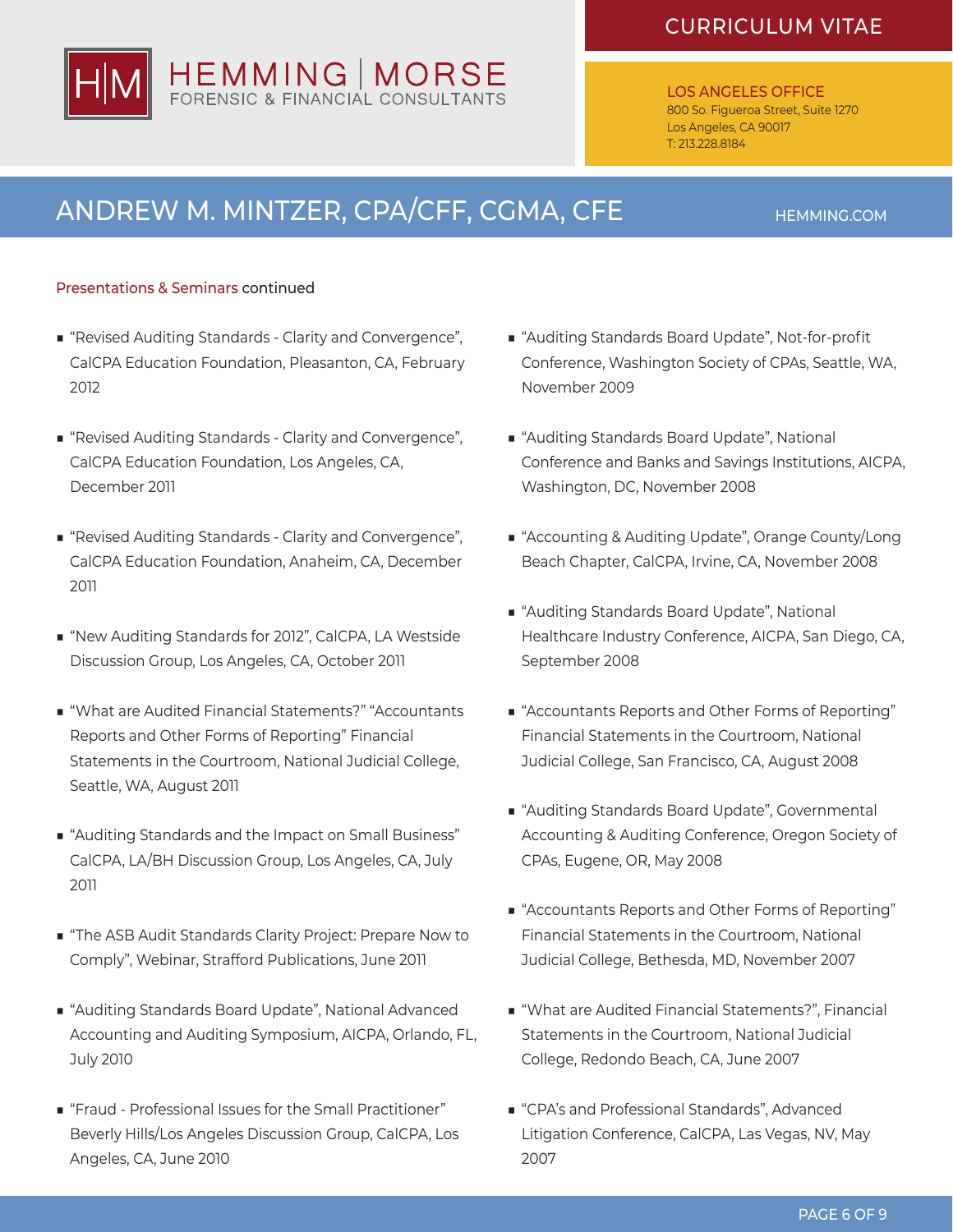

### LOS ANGELES OFFICE 800 So. Figueroa Street, Suite 1270 Los Angeles, CA 90017 T: 213.228.8184

# ANDREW M. MINTZER, CPA/CFF, CGMA, CFE HEMMING.COM

### Presentations & Seminars continued

- "Accountants Reports and Other Forms of Reporting" Financial Statements in the Courtroom, National Judicial College, Jersey City, NJ, April 2007
- "Accountants Reports and Other Forms of Reporting" Financial Statements in the Courtroom, National Judicial College, Miami, FL, March 2007
- "Professional Issues for Auditors", Litigation Committee, CalCPA, Irvine, CA, February 2007
- "AcSEC Update", 23rd Annual SEC and Financial Reporting Institute, Conference, SEC and Financial Reporting Institute, Pasadena, CA, June 2005
- "Auditing Standards Board Update for Auditors and Litigation Practitioners", Advanced Litigation Conference, CalCPA, Palm Springs, CA, May 2005
- "What are Audited Financial Statements?" Financial Statements in the Courtroom, National Judicial College, Greenwich, CT, April 2005
- "Fraud Investigations & Auditing Standards" Beverly Hills/Los Angeles Discussion Group, CalCPA, Los Angeles, CA, September 2004
- "AcSEC Update", National Advanced Accounting and Auditing, Symposium, AICPA, Las Vegas, NV, July 2004
- "AcSEC Update", 22nd Annual SEC and Financial Reporting Institute Conference, SEC and Financial Reporting Institute, Pasadena, CA, May 2003
- "AcSEC Update", Annual Accounting & Auditing Conference, University of South Florida, Tampa, FL, May 2003
- "Professional Standards Update", Litigation Steering Committee Meeting, CalCPA, Mexico, January 2003
- "Focus on the Small Business", West Los Angeles Discussion Group, CalCPA, Los Angeles, CA, November 2001
- "Focus on the Small Business / Professional Standards Update view and Compilation Issues", Channel County Chapter, CalCPA, California, September 2001
- "Review and Compilation Issues / Professional Standards Update view and Compilation Issues", Beverly Hills/Los Angeles Discussion Group, CalCPA, Los Angeles, CA, August 2001
- "Review and Compilation Issues", Beverly Hills/Los Angeles Discussion Group, CalCPA, Los Angeles, CA, November 2000
- "Professional Standards Update", Litigation Steering Committee Meeting, CalCPA, Los Angeles, CA, February 2000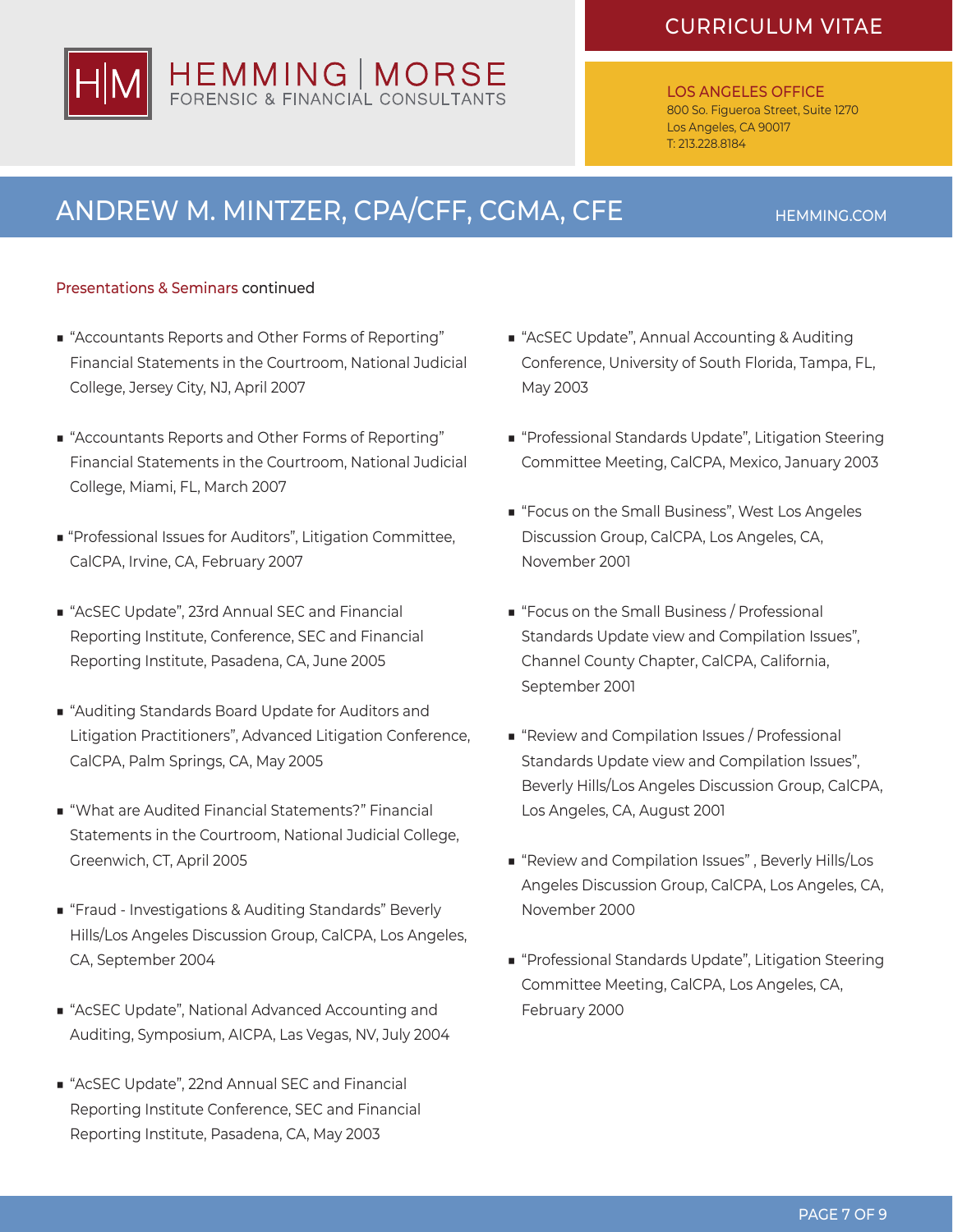

### LOS ANGELES OFFICE 800 So. Figueroa Street, Suite 1270 Los Angeles, CA 90017 T: 213.228.8184

# ANDREW M. MINTZER, CPA/CFF, CGMA, CFE HEMMING.COM

### Publications

- "What's to Come? CalCPA Leaders Take a Peek Into What the Profession May Look Like in 2040" - California CPA, June 2017
- "Following FASB" California CPA, October 2013
- "Standard Alert, SAS 125: Guidance Regarding Auditor's Written Communication" - California CPA, October 2012
- "A full Tank of GAAS" California CPA, June 2011

### Testimony (Since 2018)

### **Trial**

- In the matter [redacted] (February 2020)\*, Public Company Accounting Oversight Board PCAOB No. [Redacted]
- \* The parties names have been redacted because the hearing was non-public pursuant to section 105 of the Sarbanes-Oxley Act of 2002

### Deposition

- Anthony Grillo, et al v Marcum LLP, et al (February 2022), Los Angeles Superior Court, Case No. BC711605
- In Re Pacific Steel Casting Company LLC Debtor Sarah L. Little, Chapter 7 Trustee v. Speyside Fund, LLC, et al. (December 2021), Bankruptcy Court, Northern California, Case No. 4:19-BK-40193-RLE
- Oklahoma Firefighters Pension and Retirement System v. Newell Brands, Inc., et al (October 2021), Superior Court of New Jersey Law Division: HUD-L-003492-18
- Rules vs. Principles California CPA, September 2002 Jenkins Report Aims to Narrow the Disclosure Effectiveness "GAAP" - Monthly Statement, June 1996
- CPAs and Contingent Fees Outlook, Fall, 1996
- Litigation About Unexpected Delays Real Estate Review, Summer, 1994

- Suzan Poirier v. Silver Wheaton Corp, Randy Smallwood and Gary Brown (July 2021), Ontario Superior Court, Case No. CV-21-00656645-00CP
- Charles O'Brien and James Rae v. Maxar Technologies Inc., Howard Lance, Anil Wirasekara, Biggs Porter, Nick Cyprus and KPMG LLP. (April 2021) Ontario Superior Court, Case No. CV 19-00631107- 00CP